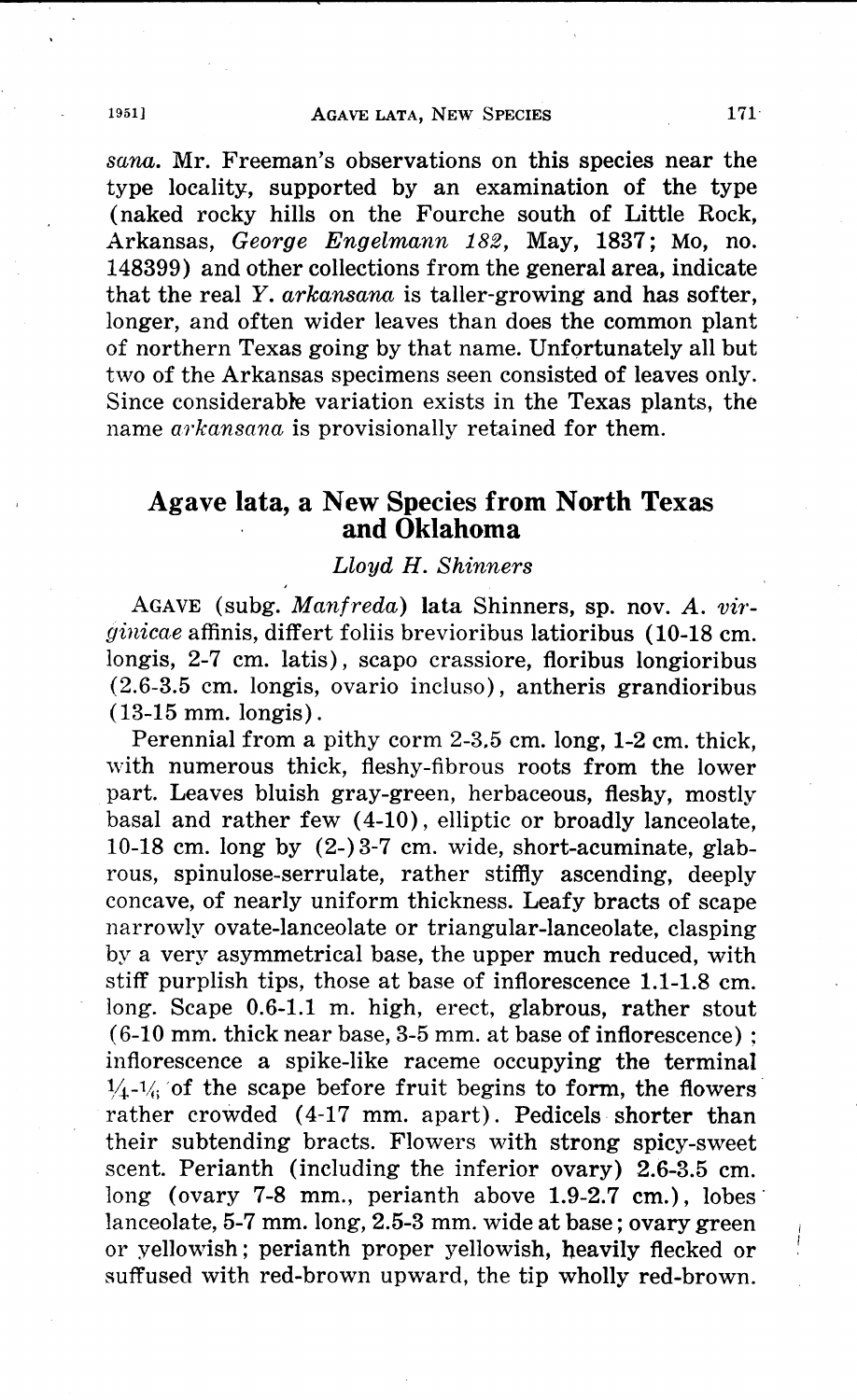Filaments strongly clavate, flattened, ultimately exserted 1.5-2.5 cm. beyond the perianth, attached about 5 mm. above base of perianth tube; arithers linear, 1.3-1.5 cm. long, deciduous from the persistent filaments. Stigma at first trigonous- . clavate, 1-2 mm. in diameter, becoming shallowly 3-lobed. Mature fruit not seen. Immature capsule oblong- or ovoid<sup>g</sup>lobose, glabrous, about 1.5 cm. long exclusive of the abrupt neck-like base about 2 mm. long, crowned by the persistent perianth. TYPE: 4.7 miles south of Sherman, Grayson Co., Texas, *Howell V. Daly 61,* June 15, 1951 (in Herb. Southern Methodist University). "Upland prairie, blackland clay; locally abundant. Plants up to 1 m. high; flowers with heavy spicy lilac odor; tepals, filaments and lower style heavily flecked reddish brown on yellowish ground; anthers yellow, flecked lighter reddish brown; stigma yellowish white; bracttips and s. side of scape reddish brown. Bees attracted." Known also from three collections made in OKLAHOMA. MUSKOGEE CO.: stony slope in open oak-hickory woods 3 miles southeast of Braggs, *U. T. Waterfall 9607,* July 11, 1950. Oak-hickory forest 3½ miles southeast of Braggs, *Shem* M. *Sooter* 155, July 14, 1950. PONTOTOC Co.: openings in oak-hickory woods about 0.5 mile south of East Central State College campus, Ada, G. *Thomas Robbins 3094,* June 15, 1948. (All three collections in S.M.U. Herbarium.)

On April 29, 1951, I saw numerous rosettes of the new species at the type locality, associated with *Sisyrinchium albidum* Raf., *Physalis pumila* Nutt., *Baptisia minor* Lehm., *Delphinium virescens* Nutt., and rosettes of *Cirsium terraenigrae* Shinners, in an apparently undisturbed upland prairie on the Austin Chalk formation. In appearance.and habitat, the plants were quite different from *A. virginica L.,* which I had collected the preceding year in Alabama and Louisiana; the leaf shape was much too short and broad for the endemic A. *mcrculosa* Hook. of southern Texas. On May 13 a few scapes were beginning to appear. On June 29, a third visit was made, in hopes of obtaining fruits, but only withered flowers could be found. Three plants collected by Mr. Daly, and the three Oklahoma specimens cited above, show the following differences between *Agave lata* and its nearest relative, *A. vir<sup>g</sup>iriica* ( characteristics of the latter taken from seven Texas and four Southeastern collections) .

Leaves  $1.2-18$  cm. long,  $(2-)3-7$  cm. wide; scape 6-10 mm. thick near base,  $3-5$  mm. at base of inflorescence; perianth (including ovary)